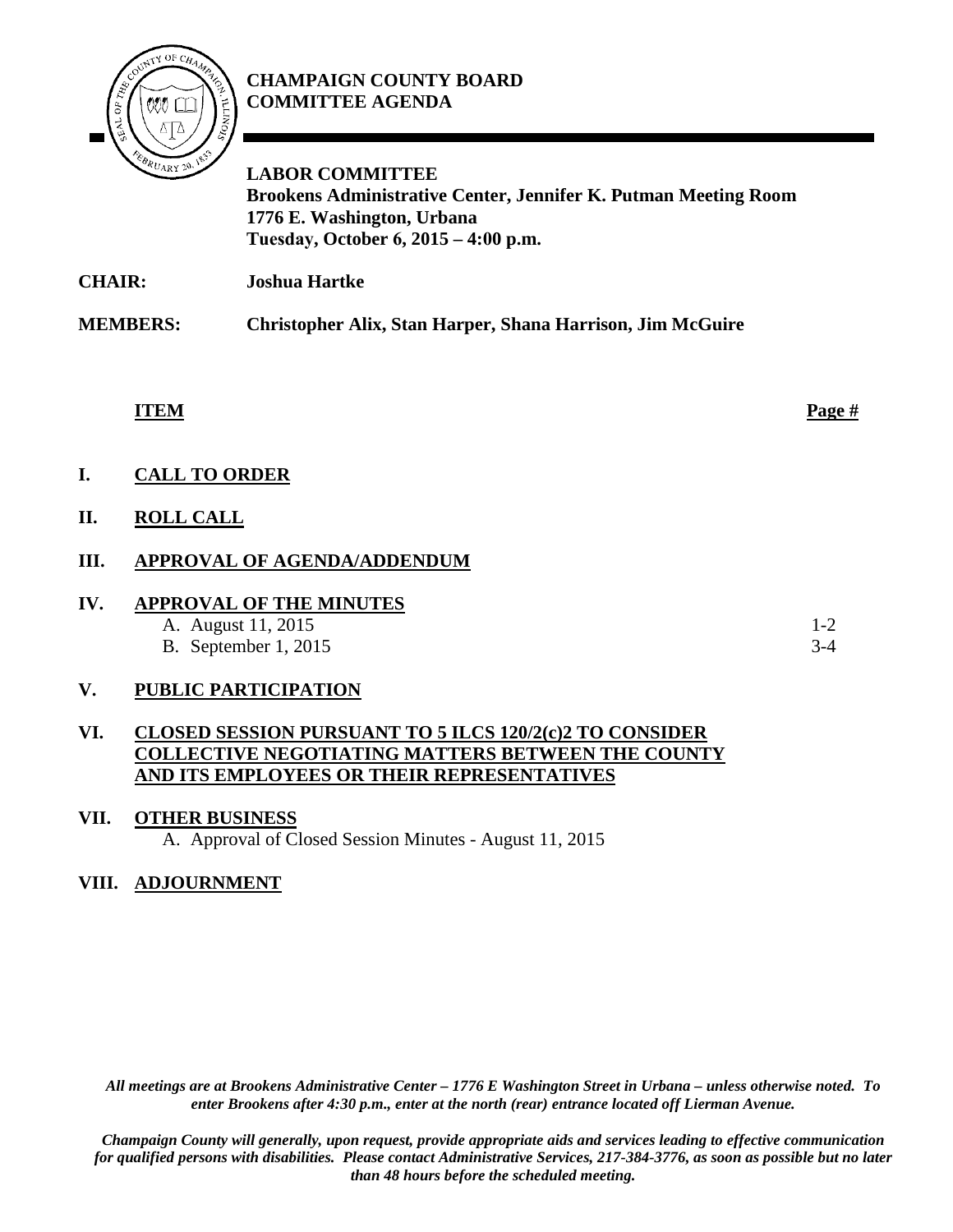| <b>LABOR COMMITTEE</b><br>Tuesday, August 11, 2015<br>1776 E. Washington St., Urbana<br><b>MEMBERS PRESENT:</b><br><b>MEMBERS ABSENT:</b><br><b>OTHERS PRESENT:</b><br><b>Call to Order</b><br>Hartke called the meeting to order at 4:36 p.m.<br><b>Roll Call</b><br><b>Approval of Agenda/Addendum</b> | Brookens Administrative Center, Jennifer K. Putman Meeting Room                                                                                   |
|----------------------------------------------------------------------------------------------------------------------------------------------------------------------------------------------------------------------------------------------------------------------------------------------------------|---------------------------------------------------------------------------------------------------------------------------------------------------|
|                                                                                                                                                                                                                                                                                                          |                                                                                                                                                   |
|                                                                                                                                                                                                                                                                                                          | Joshua Hartke (Chair), Christopher Alix, Shana Harrison, Stan Harper                                                                              |
|                                                                                                                                                                                                                                                                                                          | Jim McGuire                                                                                                                                       |
|                                                                                                                                                                                                                                                                                                          | Deb Busey (County Administrator), Scott Gima (MPA), Tami Ogden<br>(Deputy County Administrator/Finance), Kay Rhodes (Administrative<br>Assistant) |
|                                                                                                                                                                                                                                                                                                          |                                                                                                                                                   |
|                                                                                                                                                                                                                                                                                                          |                                                                                                                                                   |
|                                                                                                                                                                                                                                                                                                          |                                                                                                                                                   |
|                                                                                                                                                                                                                                                                                                          | Alix, Harper, Harrison, and Hartke were present, establishing the presence of a quorum.                                                           |
|                                                                                                                                                                                                                                                                                                          |                                                                                                                                                   |
|                                                                                                                                                                                                                                                                                                          | <b>MOTION</b> by Harper to approve the agenda; seconded by Harrison. <b>Motion carried with</b>                                                   |
| unanimous support.                                                                                                                                                                                                                                                                                       |                                                                                                                                                   |
| <b>Approval of Minutes</b>                                                                                                                                                                                                                                                                               |                                                                                                                                                   |
|                                                                                                                                                                                                                                                                                                          |                                                                                                                                                   |
| tion carried with unanimous support.                                                                                                                                                                                                                                                                     | MOTION by Harrison to approve the minutes of November 3, 2014; seconded by Alix. Mo-                                                              |
|                                                                                                                                                                                                                                                                                                          |                                                                                                                                                   |
| <b>Public Participation</b>                                                                                                                                                                                                                                                                              |                                                                                                                                                   |
| There was no public participation.                                                                                                                                                                                                                                                                       |                                                                                                                                                   |
|                                                                                                                                                                                                                                                                                                          |                                                                                                                                                   |
|                                                                                                                                                                                                                                                                                                          | CLOSED SESSION PURSUANT TO 5 ILCS 120/2(c) 2 TO CONSIDER COLLECTIVE NE-<br>GOTIATING MATTERS BETWEEN THE COUNTY AND ITS EMPLOYEES OR THEIR        |
| <b>REPRESENTATIVES</b>                                                                                                                                                                                                                                                                                   |                                                                                                                                                   |
|                                                                                                                                                                                                                                                                                                          |                                                                                                                                                   |
|                                                                                                                                                                                                                                                                                                          | <b>MOTION</b> by Alix to enter into closed session pursuant to $5$ ILCS $120/2(c)$ 2 to consider col-                                             |
|                                                                                                                                                                                                                                                                                                          | lective negotiating matters between Champaign County and its employees or their representatives.                                                  |
| He further moved that the following individuals remain present: Deb Busey, County Administrator,<br>Tami Ogden, Deputy County Administrator, Scott Gima, MPA and Kay Rhodes, Administrative As-                                                                                                          |                                                                                                                                                   |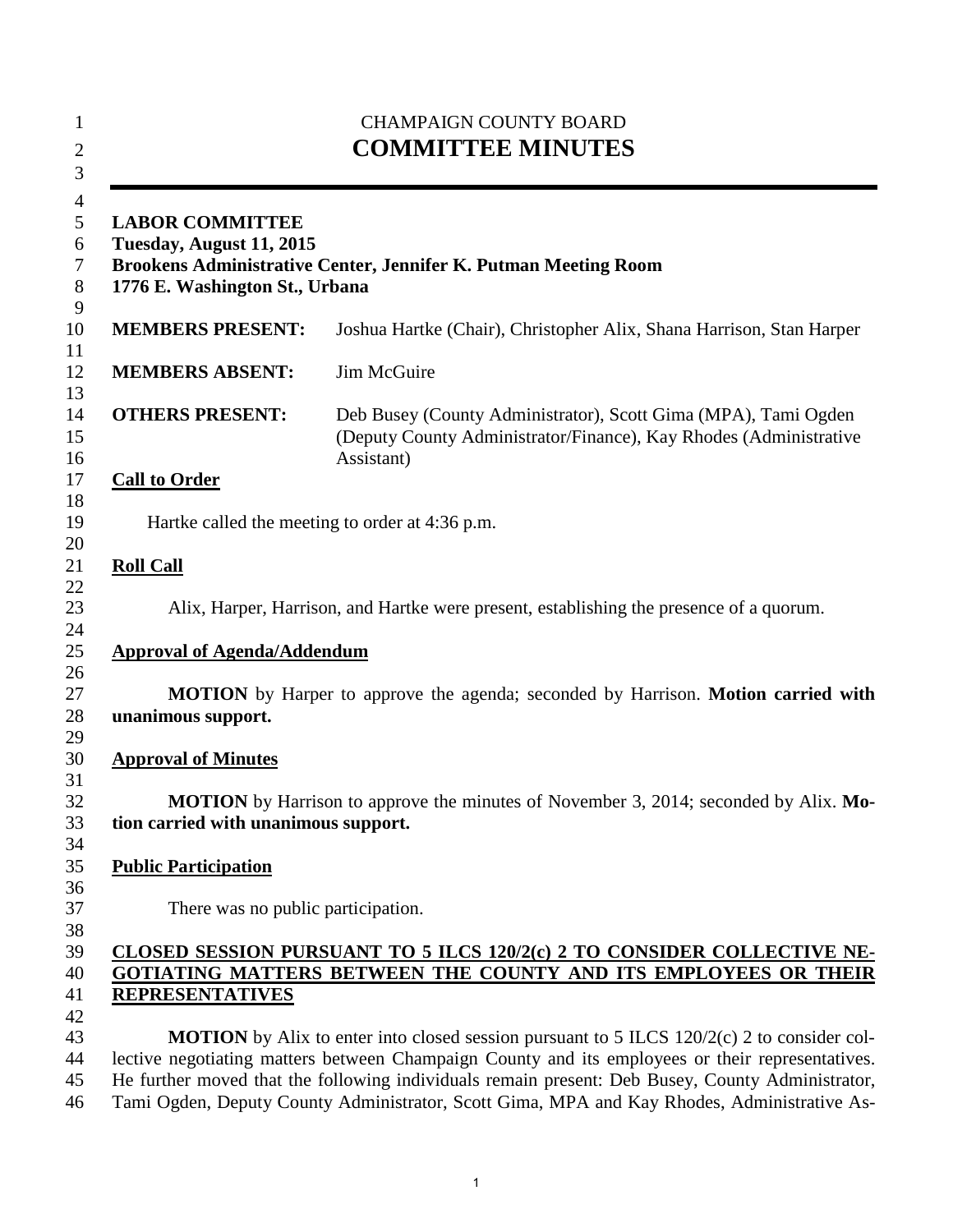- 47 sistant; seconded by Harper. **Motion carried by roll call vote of 4 to 0.** Alix, Harper, Harrison, and
- 48 Hartke voted in favor of the motion. The committee entered into closed session at 4:38 p.m.
- 49 50 The committee resumed open session at 4:51 p.m.

#### 51 52 **Other Business**

53

55

- 54 The next meeting date and time is September 1, 2015 at 4:30 p.m.
- 56 The committee adjourned at 4:52 p.m.
- 57 58 Respectfully Submitted,
- 59
- 60 Kay Rhodes
- 61 Administrative Assistant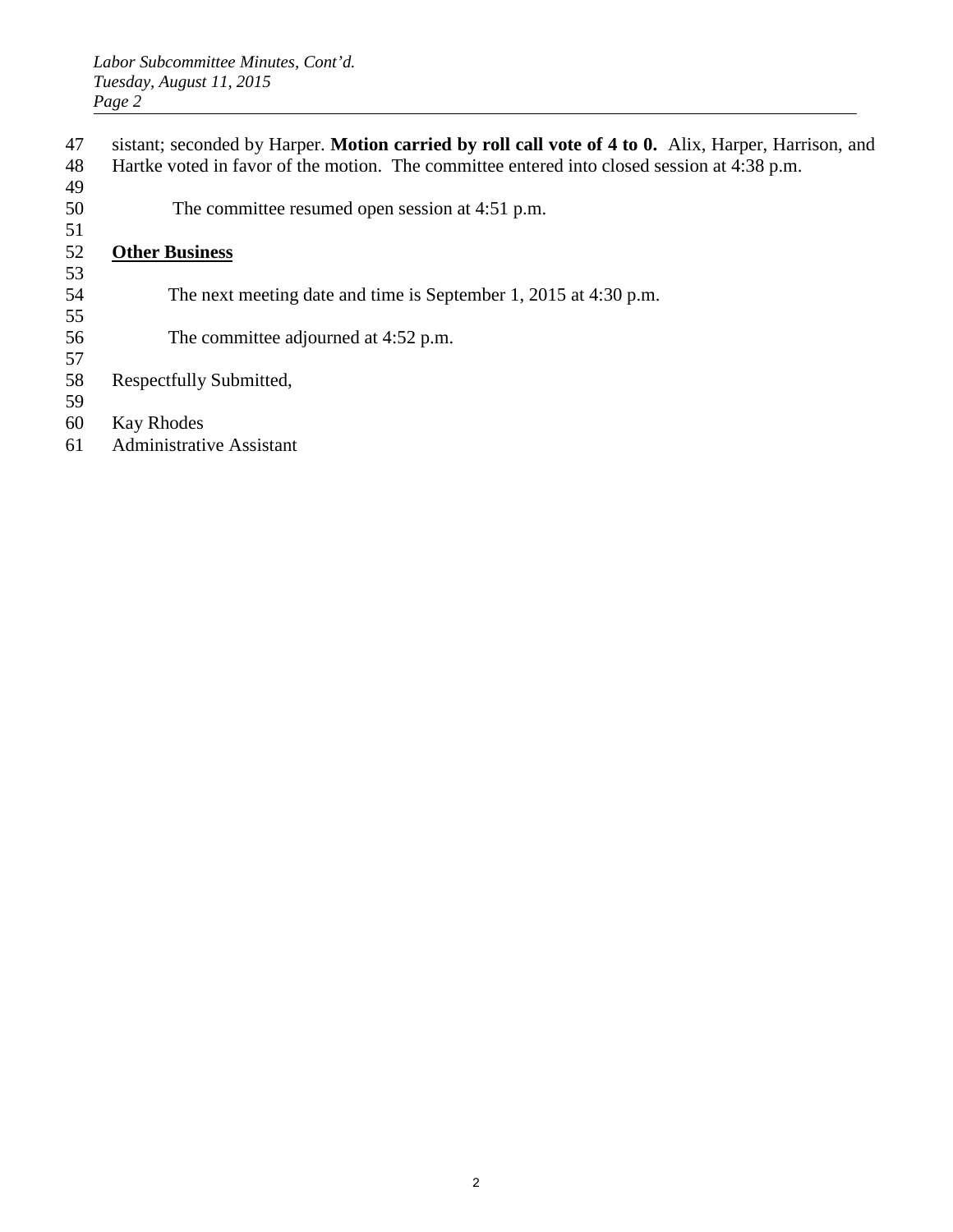| <b>LABOR COMMITTEE</b><br>Tuesday, September 1, 2015<br>Brookens Administrative Center, Jennifer K. Putman Meeting Room<br>1776 E. Washington St., Urbana |                                                                                                                                                                                                                                                           |  |
|-----------------------------------------------------------------------------------------------------------------------------------------------------------|-----------------------------------------------------------------------------------------------------------------------------------------------------------------------------------------------------------------------------------------------------------|--|
| <b>MEMBERS PRESENT:</b>                                                                                                                                   | Joshua Hartke (Chair), Christopher Alix, Shana Harrison, Stan Harper,<br>Jim McGuire                                                                                                                                                                      |  |
| <b>MEMBERS ABSENT:</b>                                                                                                                                    | None                                                                                                                                                                                                                                                      |  |
| <b>OTHERS PRESENT:</b>                                                                                                                                    | Deb Busey (County Administrator), Cathy Emanuel (Chair, Nursing<br>Home Board of Directors), Scott Gima (MPA), Karen Noffke (Nursing<br>Home Administrator), Tami Ogden (Deputy County Administra-<br>tor/Finance), Kay Rhodes (Administrative Assistant) |  |
| <b>Call to Order</b>                                                                                                                                      |                                                                                                                                                                                                                                                           |  |
|                                                                                                                                                           | Hartke called the meeting to order at 4:31 p.m.                                                                                                                                                                                                           |  |
| <b>Roll Call</b>                                                                                                                                          |                                                                                                                                                                                                                                                           |  |
| quorum.                                                                                                                                                   | Alix, Harper, Harrison, Hartke, and McGuire were present, establishing the presence of a                                                                                                                                                                  |  |
| <b>Approval of Agenda/Addendum</b>                                                                                                                        |                                                                                                                                                                                                                                                           |  |
| unanimous support.                                                                                                                                        | <b>MOTION</b> by Harper to approve the agenda; seconded by Harrison. Motion carried with                                                                                                                                                                  |  |
|                                                                                                                                                           |                                                                                                                                                                                                                                                           |  |
|                                                                                                                                                           |                                                                                                                                                                                                                                                           |  |
| <b>Approval of Minutes</b><br>carried with unanimous support.                                                                                             | <b>MOTION</b> by Alix to approve the minutes of June 18, 2015; seconded by McGuire. Motion                                                                                                                                                                |  |
| <b>Public Participation</b>                                                                                                                               |                                                                                                                                                                                                                                                           |  |